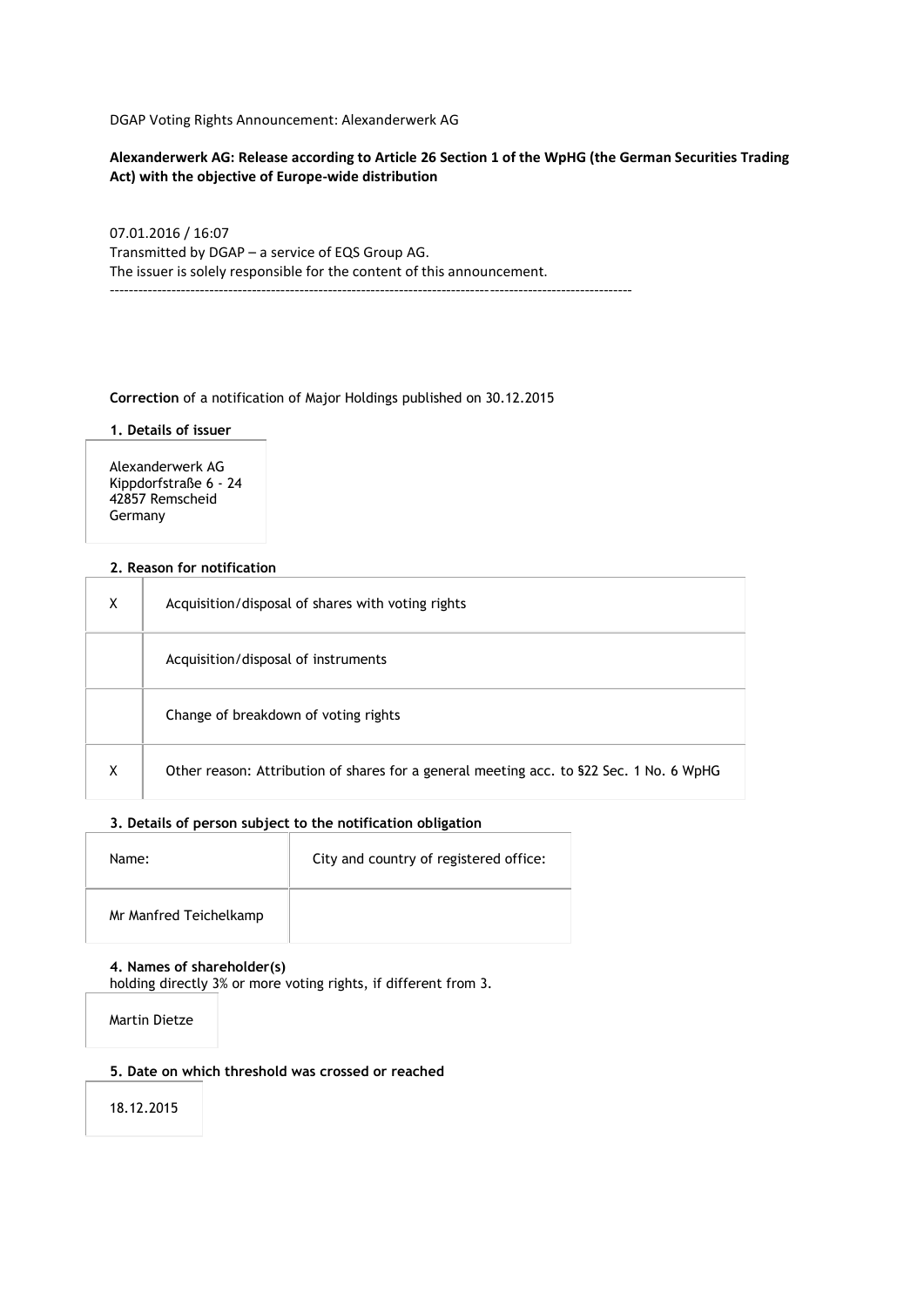## **6. Total positions**

|                          | % of voting rights<br>attached to<br>shares<br>(total of $7.a.$ ) | % of voting rights<br>through instruments<br>(total of $7.b.1 +$<br>7.b.2) | total of<br>both in %<br>$(7.a. +$<br>7.b.) | total number of<br>voting rights of<br>issuer |
|--------------------------|-------------------------------------------------------------------|----------------------------------------------------------------------------|---------------------------------------------|-----------------------------------------------|
| Resulting<br>situation   | 6,26%                                                             | %                                                                          | 6,26%                                       | 1800000                                       |
| Previous<br>notification | 14,86 %                                                           | %                                                                          | $\%$                                        |                                               |

### **7. Notified details of the resulting situation a. Voting rights attached to shares (Sec.s 21, 22 WpHG)**

#### ISIN absolute in % direct (Sec. 21 WpHG) indirect (Sec. 22 WpHG) direct (Sec. 21 WpHG)

|              | (Sec. 21 WpHG) | (Sec. 22 WpHG) | (Sec. 21 WpHG) | (Sec. 22 WpHG) |
|--------------|----------------|----------------|----------------|----------------|
| DE0005032007 |                | 112714         | %              | 6,26%          |
| Total        | 112714         |                | 6,26%          |                |

indirect

## **b.1. Instruments according to Sec. 25 Abs. 1 Nr. 1 WpHG**

| Type of<br>instrument | Expiration or<br>maturity date | Exercise or<br>conversion period | Voting rights<br>absolute | Voting<br>rights in % |
|-----------------------|--------------------------------|----------------------------------|---------------------------|-----------------------|
|                       |                                |                                  |                           | %                     |
|                       |                                | Total                            |                           | %                     |

## **b.2. Instruments according to Sec. 25 Abs. 1 Nr. 2 WpHG**

| Type of<br>instrument | Expiration or<br>maturity<br>date | Exercise or<br>conversion<br>period | Cash or<br>physical<br>settlement | Voting<br>rights<br>absolute | Voting<br>rights in<br>% |
|-----------------------|-----------------------------------|-------------------------------------|-----------------------------------|------------------------------|--------------------------|
|                       |                                   |                                     |                                   |                              | %                        |
|                       |                                   |                                     | Total                             |                              | %                        |